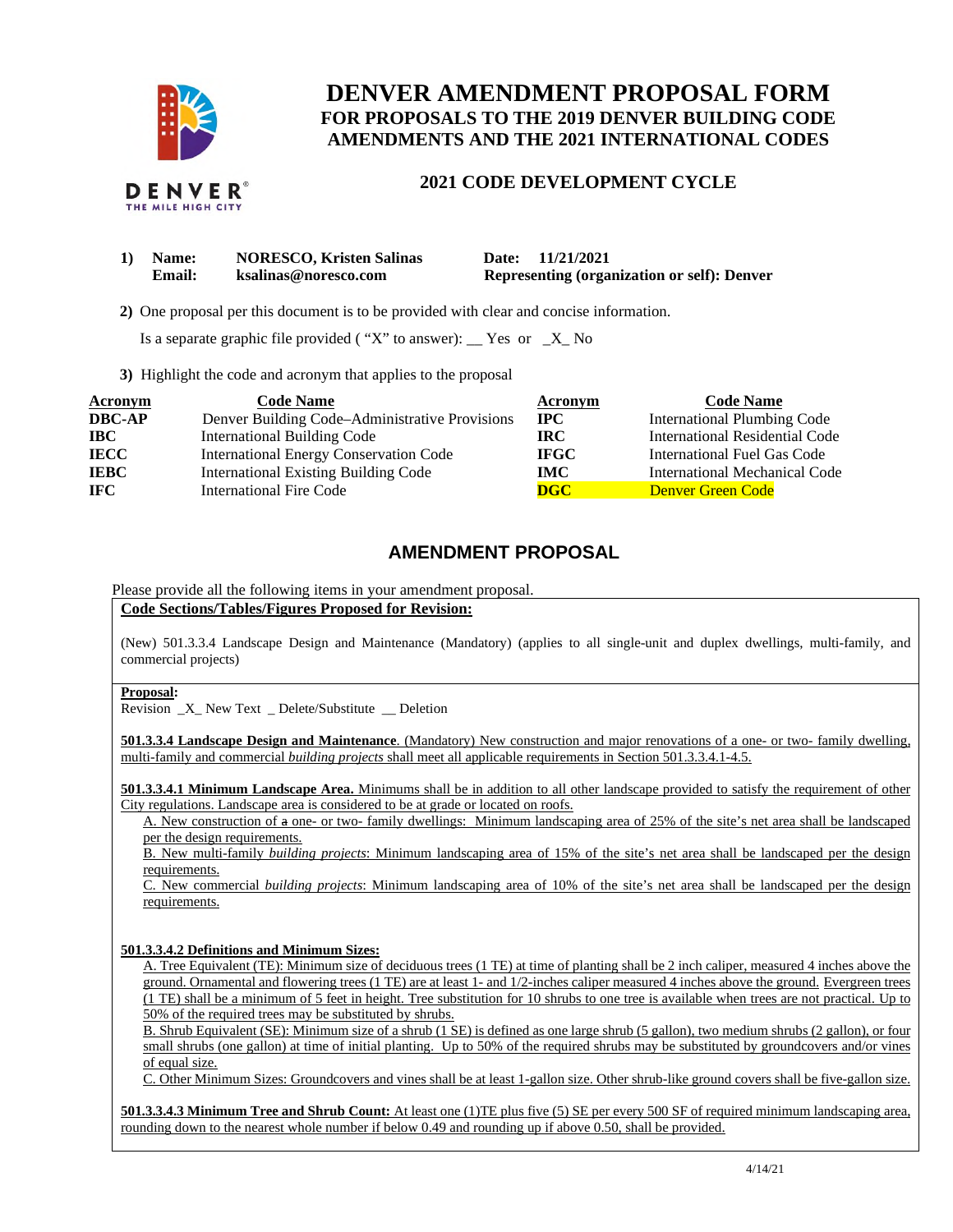#### **501.3.3.4.4 Landscape Design:**

- **A. Plant Species Diversity:** Landscaping shall consist of annuals, perennials, groundcover, shrubs, trees, and/or grasses. A minimum of 10 species shall be planted on each one- or two- family dwelling residential lot. A minimum of 20 species shall be planted on multifamily and commercial project sites.
- **B.** Plant spacing and clustering: Group plants with similar water requirements to avoid over watering. Provide spacing appropriate for mature growth. Irrigation systems shall be zoned and set to align.
- **C. Evergreen Trees:** Evergreen Trees shall not be located within 8 feet of a public sidewalk. **Turf Placement:** *Turfgrass* shall not be used on areas narrower than 4 feet or on slopes greater than 10%.

 **501.3.3.4.5 Maintenance:** All landscaping materials shall be mowed, trimmed, pruned, and maintained as often as necessary to keep a well maintained and healthy landscape. Replacement of damaged or dead plant materials shall occur within 30 days of such event during the growing season of April 1 to October 1. At all other times, replacement shall occur within 45 days of the start of the following growing season. In no event shall replacement time exceed one year. Trash, litter, and weeds shall be removed promptly within 30 days.

#### **Supporting Information:**

 All proposals must include a written explanation and justification as to how they address physical, environmental, and/or customary characteristics that are specific to the City and County of Denver. The following questions must be answered for a proposal to be considered.

- Purpose: What does your proposal achieve?

 This language extends the landscaping design requirements to new and large renovation projects for single family homes and duplexes, as well as sets requirements for landscape design for commercial projects. This measure provides continuity within the character of Denver landscaping and provides a network of plantings for pollinators, eliminates high water plants, and provide tree canopy to reduce heat island effect.

- Reason: Why is your proposal necessary?

 Currently there are no landscaping requirements that cover single family homes and duplexes. This proposal addresses the gap in requirements that are typically included in other city ordinances, plus defines plantings for commercial projects.

commercial projects.<br>- Substantiation: Why is your proposal valid? (i.e. technical justification)

 In assembling conditions for this provision, we reviewed local Colorado residential landscaping ordinances and requirements for SFR and duplexes, to align the requirements with neighboring cities. A careful balance was created between giving the homeowner the ability to design their own landscaping and creating consistency with public landscaping and best practices. There is built in flexibility in these measures to allow for varying priorities.

 **Bibliography and Access to Materials** (as needed when substantiating material is associated with the amendment proposal):

- City of Sunnyvale Landscaping Requirements: https://sunnyvale.ca.gov/civicax/filebank/blobdload.aspx?BlobID=23595
- City of Lakewood: https://www.lakewood.org/files/assets/public/planning/development-assistance/pdfs/zoning-ordinance/article-6-residential-building-and-site-design-standards.pdf
- City of Golden: https://www.cityofgolden.net/media/Section18.40.220\_Landscaping\_2nd%20Draft.pdf
- City of Broomfield:
- City of Colorado Springs: https://coloradosprings.gov/sites/default/files/planning/landscape.pdf
- City of Denver Water Wise Handbook: https://www.denverwater.org/residential/rebates-and-conservation-tips/water-wise
- CSU Extension Guides: https://extension.colostate.edu/topic-areas/natural-resources/?target=publications#native Denver Code: Contact Contact Contact Contact Code: Code: Code: Code: https://www.denvergov.org/content/dam/denvergov/Portals/646/documents/Zoning/DZC/Denver\_Zoning\_Code\_Article10\_Desig n\_Standards.pdf

## **Other Regulations Proposed to be Affected:**

#### **\*For proposals to delete content from the 2019 Denver Green Code in conjunction with adding it to other mandatory Denver codes and/or regulations, only.**

Please identify which other mandatory codes or regulations are suggested to be updated (if any) to accept relocated content.

P34.3 Western Resource Advocates DGC\_ Site Water Use Reduction 601.3.1

P34.6 Western Resource Advocates DGC\_Soil Amendments 501.3.4

P34.8 Western Resources Advocates\_DGC\_Landscape Design \_601.3.1.1

## **Referenced Standards:**

List any new referenced standards that are proposed to be referenced in the code.

 Environmental Protection Agency (EPA) WaterSense CSU Extension Native Plant Garden Guides